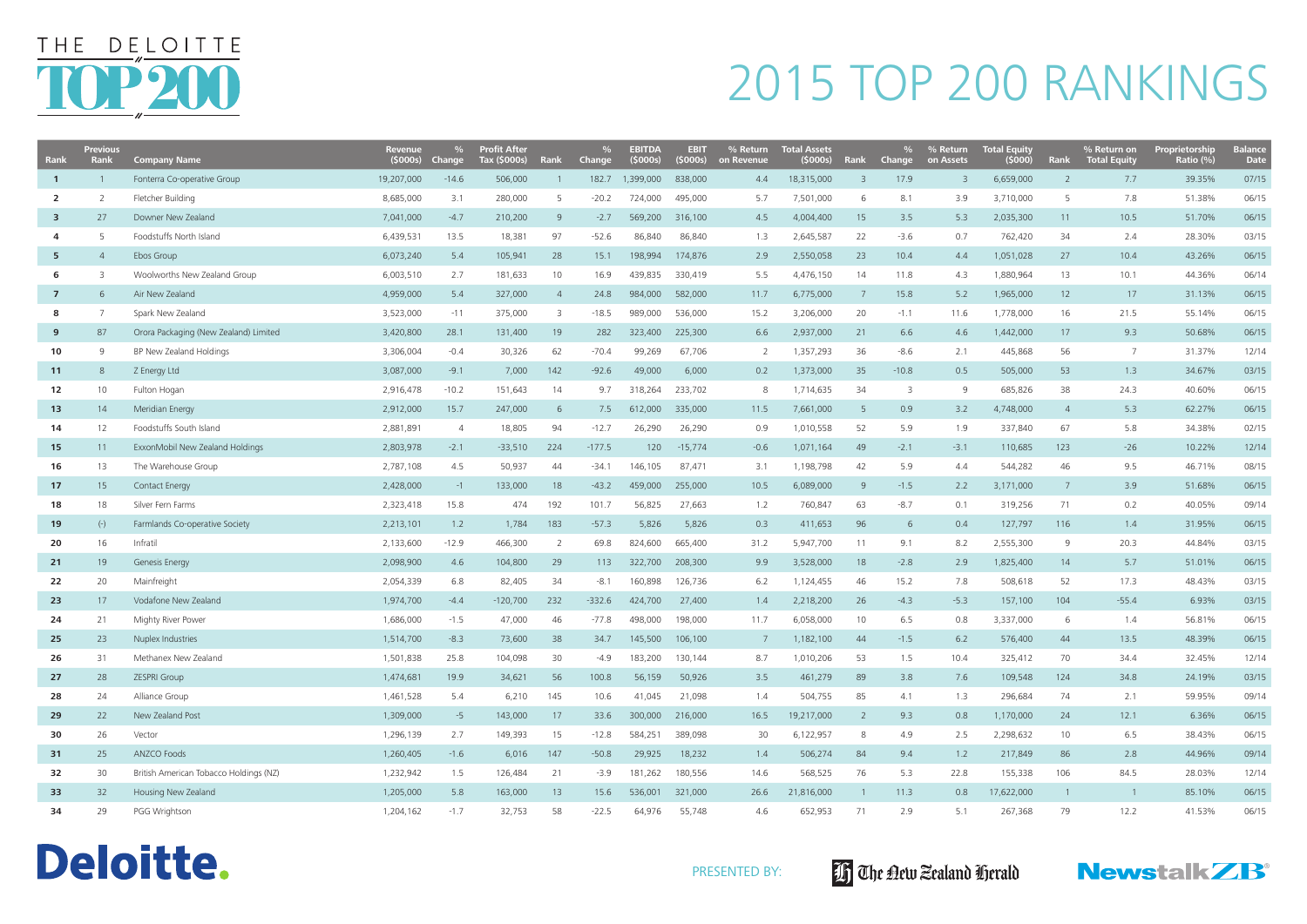| Rank | <b>Previous</b><br>Rank | <b>Company Name</b>                          | <b>Revenue</b><br>(5000s) | Change  | <b>Profit After</b><br>Tax (\$000s) | <b>Rank</b> | $\frac{0}{0}$<br><b>Change</b> | <b>EBITDA</b><br>(5000s) | <b>EBIT</b><br>(5000s) | % Return<br>on Revenue | <b>Total Assets</b><br>(5000s) | Rank            | <b>Change</b> | % Return<br>on Assets | <b>Total Equity</b><br>(5000) | Rank | % Return on<br><b>Total Equity</b> | <b>Proprietorship</b><br>Ratio (%) | <b>Balance</b><br><b>Date</b> |
|------|-------------------------|----------------------------------------------|---------------------------|---------|-------------------------------------|-------------|--------------------------------|--------------------------|------------------------|------------------------|--------------------------------|-----------------|---------------|-----------------------|-------------------------------|------|------------------------------------|------------------------------------|-------------------------------|
| 35   | 47                      | Haier New Zealand Investment Holding Company | 1,131,910                 | 45.8    | $-12,556$                           | 218         | 59.5                           | 83,492                   | 15,499                 | 1.4                    | 1,825,099                      | 31              | 5.8           | $-0.7$                | 119,445                       | 119  | $-9.9$                             | 6.73%                              | 12/14                         |
| 36   | 34                      | Transpower New Zealand                       | 1,045,500                 | 4.2     | 113,300                             | 26          | $-47.5$                        | 620,000                  | 385,100                | 36.8                   | 5,727,300                      | 12              |               | -2                    | 1,376,100                     | 21   | 8.1                                | 24.15%                             | 06/15                         |
| 37   | 35                      | Toyota New Zealand                           | 1,027,598                 | 4.2     | 13,417                              | 112         | 133.8                          | 30,362                   | 23,460                 | 2.3                    | 376,158                        | 100             | 13.8          | 3.8                   | 62,018                        | 165  | 22                                 | 17.55%                             | 03/15                         |
| 38   | 33                      | Chorus                                       | 1,014,000                 | $-4.9$  | 91,000                              | 31          | $-38.5$                        | 591,000                  | 267,000                | 26.3                   | 3,841,000                      | 16              | 4.4           | 2.4                   | 819,000                       | 31   | 11.7                               | 21.78%                             | 06/15                         |
| 39   | 45                      | TrustPower                                   | 994,532                   | 22.3    | 144,014                             | 16          | 25.1                           | 340,806                  | 242,540                | 24.4                   | 3,581,599                      | 17              | 13.8          | 4.3                   | 1,810,236                     | 15   | 8.7                                | 53.81%                             | 03/15                         |
| 40   | 41                      | Tasman Steel Holdings                        | 948,094                   | 10.7    | 43,169                              | 51          | 148.9                          | 127,382                  | 70,175                 | 7.4                    | 1,197,562                      | 43              | 20.1          | 3.9                   | 628,328                       | 42   | 7.2                                | 57.27%                             | 06/14                         |
| 41   | 40                      | Datacom Group                                | 936,478                   | 8.7     | 24,347                              | 75          | $-52.6$                        | 71,421                   | 39,274                 | 4.2                    | 383,294                        | 97              | 1.6           | 6.4                   | 171,259                       | 99   | 14.4                               | 45.03%                             | 03/15                         |
| 42   | 38                      | Sky Network Television                       | 928,325                   | 2.1     | 171,764                             | 12          | 6.4                            | 376,645                  | 259,432                | 27.9                   | 1,942,021                      | 29              | 4.1           | 9                     | 1,337,203                     | 23   | 13.3                               | 70.24%                             | 06/15                         |
| 43   | 43                      | SKYCITY Entertainment Group                  | 918,419                   | 11.7    | 128,744                             | 20          | 30.7                           | 307,478                  | 218,186                | 23.8                   | 1,925,561                      | 30 <sup>°</sup> | 5.1           | 6.9                   | 816,922                       | 32   | 16.2                               | 43.49%                             | 06/15                         |
| 44   | 65                      | Open Country Dairy                           | 908,693                   | 66.8    | 29,801                              | 63          | 91.5                           | 59,793                   | 46,045                 | 5.1                    | 533,807                        | 81              | 20            | 6.1                   | 284,391                       | 75   | 11.1                               | 58.13%                             | 09/14                         |
| 45   | 44                      | <b>Bunnings</b>                              | 900,244                   | 10.4    | 12,034                              | 117         | 105.6                          | 53,225                   | 34,461                 | 3.8                    | 494,332                        | 87              | 4.8           | 2.5                   | 56,941                        | 170  | 23.6                               | 11.79%                             | 06/15                         |
| 46   | 37                      | <b>Ballance Agri-Nutrients</b>               | 896,365                   | $-3.1$  | $-11,070$                           | 215         | $-214.5$                       | 43,910                   | $-10,207$              | $-1.1$                 | 541,874                        | 79              | $-8.6$        | $-2$                  | 435,429                       | 57   | $-2.6$                             | 76.72%                             | 05/15                         |
| 47   | 36                      | Goodman Fielder New Zealand                  | 869,310                   | $-7.6$  | $-132,887$                          | 233         | 34                             | 77,619                   | $-91,040$              | $-10.5$                | 1,093,200                      | 47              | $-14.4$       | $-11.2$               | 396,534                       | 60   | $-28.7$                            | 33.45%                             | 06/15                         |
| 48   | 48                      | <b>Bidvest New Zealand</b>                   | 830,464                   | 9.9     | 24,885                              | 73          | 5.1                            | 54,402                   | 40,948                 | 4.9                    | 251,756                        | 122             | 3.8           | 10.1                  | 135,209                       | 115  | 19.3                               | 54.70%                             | 06/15                         |
| 49   | 54                      | The Colonial Motor Company                   | 789,377                   | 12.9    | 18,705                              | 95          | $-7.4$                         | 34,882                   | 30,702                 | 3.9                    | 282,353                        | 118             | 14.5          | 7.1                   | 152,576                       | 108  | 12.7                               | 57.69%                             | 06/15                         |
| 50   | 51                      | Hellaby Holdings                             | 779,605                   | 6.3     | 28,403                              | 65          | 22,117.80                      | 58,707                   | 44,173                 | 5.7                    | 433,505                        | 93              | 11.8          | 6.9                   | 219,074                       | 84   | 13.9                               | 53.34%                             | 06/15                         |
| 51   | 42                      | Kiwirail Holdings                            | 769,300                   | -8      | $-166,500$                          | 234         | 32.9                           | 148,100                  | $-145,400$             | $-18.9$                | 948,600                        | 55              | 2.8           | $-17.8$               | 520,400                       | 50   | $-33.4$                            | 55.62%                             | 06/15                         |
| 52   | 52                      | Harvey Norman Stores (NZ)                    | 756,304                   | 4.7     | 20,158                              | 90          | 5.5                            | 27,595                   | 27,595                 | 3.6                    | 243,172                        | 123             | 10.2          | 8.7                   | 141,462                       | 112  | 14.3                               | 60.99%                             | 06/14                         |
| 53   | 56                      | RTA Pacific (NZ)                             | 738,750                   | 9.5     | 82,578                              | 33          | 10.3                           | 93,858                   | 90,928                 | 12.3                   | 738,819                        | 65              | $-17.2$       | 10.1                  | 341,691                       | 66   | 21.2                               | 41.88%                             | 12/14                         |
| 54   | 50                      | Turners & Growers                            | 733,929                   | $-0.5$  | 16,620                              | 103         | $-3.6$                         | 46,840                   | 32,616                 | 4.4                    | 559,397                        | 78              | 21.7          | 3.3                   | 282,972                       | 76   | 6                                  | 55.53%                             | 12/14                         |
| 55   | 49                      | H J Heinz Company (New Zealand)              | 723,244                   | $-2.8$  | 68,301                              | 39          | 53.9                           | 134,771                  | 108,520                | 15                     | 710,100                        | 67              | $-0.9$        | 9.6                   | 371,518                       | 62   | 20                                 | 52.08%                             | 12/14                         |
| 56   | 39                      | Ravensdown Fertiliser Co-operative           | 719,465                   | $-18.4$ | $-11,490$                           | 216         | $-2,177.80$                    | 9,512                    | $-9,412$               | $-1.3$                 | 533,241                        | 82              | $-2.3$        | $-2.1$                | 379,859                       | 61   | $-3.1$                             | 70.41%                             | 05/15                         |
| 57   | 46                      | Westland Co-operative Dairy Company          | 666,810                   | $-16.8$ | 19,386                              | 92          | 3,754.10                       | 61,118                   | 35,292                 | 5.3                    | 538,165                        | 80              | 12.5          | 3.8                   | 207,788                       | 89   | 8.9                                | 40.88%                             | 07/15                         |
| 58   | 55                      | Wilson & Horton                              | 656,827                   | $-2.4$  | 51,130                              | 43          | $-11.8$                        | 134,871                  | 110,329                | 16.8                   | 1,141,188                      | 45              | $-7.5$        | 4.3                   | 591,994                       | 43   | 7.5                                | 49.86%                             | 12/14                         |
| 59   | 60                      | Fisher & Paykel Healthcare Corporation       | 649,157                   | 13.4    | 113,173                             | 27          | 16.6                           | 199,743                  | 168,095                | 25.9                   | 669,816                        | 70              | 6.3           | 17.4                  | 471,190                       | 55   | 25.8                               | 72.48%                             | 03/15                         |
| 60   | 57                      | Sime Darby Motor Group                       | 645,612                   | $-0.8$  | 15,503                              | 106         | 12.7                           | 27,934                   | 23,177                 | 3.6                    | 297,567                        | 116             | 13.7          | 5.5                   | 21,791                        | 209  | 109.7                              | 7.79%                              | 06/14                         |
| 61   | 61                      | Hewlett-Packard New Zealand                  | 621,377                   | 9       | $-15,571$                           | 219         | $-6.2$                         | $-792$                   | $-8,510$               | $-1.4$                 | 163,604                        | 154             | $-52.7$       | $-6.1$                | $-240,706$                    | 235  | N/A                                | $-94.47%$                          | 10/14                         |
| 62   | 58                      | Lion - Beer, Spirits & Wine (NZ)             | 595,347                   | $-7.6$  | 44,024                              | 48          | $-20.2$                        | 96,109                   | 69,385                 | 11.7                   | 1,064,838                      | 50              | 7.8           | 4.3                   | 849,682                       | 30   | 5.3                                | 82.79%                             | 09/14                         |
| 63   | 62                      | Apple Sales New Zealand                      | 569,726                   | 0.8     | 15,137                              | 107         | 44.3                           | 32,856                   | 21,963                 | 3.9                    | 132,951                        | 172             | 62.8          | 14.1                  | 11,180                        | 224  | 137.7                              | 10.42%                             | 09/14                         |
| 64   | 66                      | Ingram Micro New Zealand Holdings            | 562,342                   | 6.4     | $-1,122$                            | 202         | 91.6                           | 13,088                   | 8,070                  | 1.4                    | 234,769                        | 125             | 6.8           | $-0.5$                | 17,971                        | 215  | $-6.1$                             | 7.91%                              | 12/14                         |
| 65   | 63                      | Transfield Services (New Zealand)            | 545,859                   | 4.9     | $-12,551$                           | 217         | $-202.9$                       | $-6,814$                 | $-16,518$              | $-3$                   | 452,113                        | 91              | 48.9          | $-3.3$                | 154,700                       | 107  | $-7.8$                             | 40.94%                             | 06/15                         |
| 66   | 75                      | Opus International (NZ)                      | 541,080                   | 16.9    | 26,240                              | 70          | 15.2                           | 55,386                   | 39,157                 | 7.2                    | 351,314                        | 103             | 4.8           | 7.6                   | 150,334                       | 109  | 18.4                               | 43.80%                             | 12/14                         |
| 67   | 69                      | Auckland International Airport               | 521,000                   | 6.9     | 223,500                             | 8           | 3.5                            | 437,100                  | 372,300                | 71.5                   | 5,101,500                      | 13              | 7.8           | 4.5                   | 3,042,900                     | 8    | 7.5                                | 61.88%                             | 06/15                         |
| 68   | 76                      | Oregon Group                                 | 517,675                   | 12.2    | 45,219                              | 47          | $-72$                          | 91,171                   | 81,429                 | 15.7                   | 1,341,112                      | 37              | 8.2           | 3.5                   | 751,512                       | 36   | 6.3                                | 58.24%                             | 06/15                         |









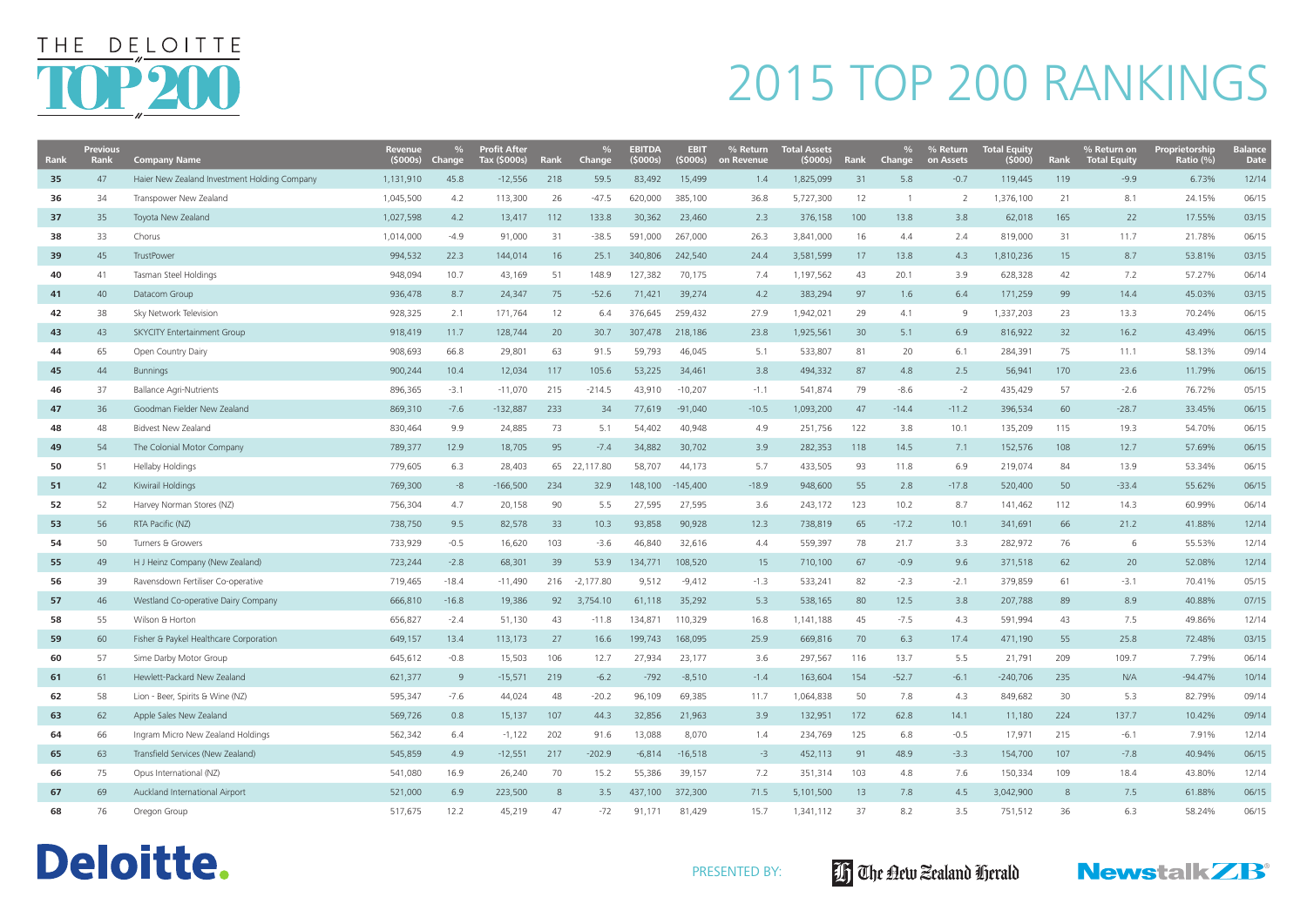| Rank | <b>Previous</b><br><b>Rank</b> | <b>Company Name</b>                | <b>Revenue</b><br>(5000s) | $\%$<br><b>Change</b> | <b>Profit After</b><br>Tax (\$000s) | <b>Rank</b> | Change   | <b>EBITDA</b><br>(5000s) | <b>EBIT</b><br>(5000s) | % Return<br>on Revenue | <b>Total Assets</b><br>(5000s) | Rank           | Change  | % Return<br>on Assets | <b>Total Equity</b><br>(5000) | Rank                    | % Return on<br><b>Total Equity</b> | <b>Proprietorship</b><br>Ratio (%) | <b>Balance</b><br><b>Date</b> |
|------|--------------------------------|------------------------------------|---------------------------|-----------------------|-------------------------------------|-------------|----------|--------------------------|------------------------|------------------------|--------------------------------|----------------|---------|-----------------------|-------------------------------|-------------------------|------------------------------------|------------------------------------|-------------------------------|
| 69   | 71                             | <b>Watercare Services</b>          | 513,957                   | -6                    | $-55,356$                           | 229         | $-559.6$ | 217,319                  | 7,400                  | 1.4                    | 8,684,754                      | $\overline{4}$ | 3.6     | $-0.6$                | 5,875,001                     | $\overline{\mathbf{3}}$ | $-0.9$                             | 68.83%                             | 06/15                         |
| 70   | 64                             | <b>DB</b> Breweries                | 511,460                   | $-6.7$                | 22,388                              | 79          | $-27.9$  | 55,590                   | 37,757                 | 7.4                    | 325,951                        | 110            | $-7.1$  | 6.6                   | 102,607                       | 126                     | 20.3                               | 30.32%                             | 12/14                         |
| 71   | 70                             | <b>Briscoe Group</b>               | 509,835                   | $5\overline{5}$       | 39,302                              | 53          | 17.1     | 60,424                   | 54,895                 | 10.8                   | 234,754                        | 126            | 9       | 17.5                  | 155,559                       | 105                     | 26.5                               | 69.12%                             | 01/15                         |
| 72   | 80                             | Steel & Tube Holdings              | 502,422                   | 13.6                  | 21,447                              | 85          | 19.8     | 38,339                   | 33,394                 | 6.6                    | 287,801                        | 117            | 3.9     | 7.6                   | 167,009                       | 102                     | 13.1                               | 59.14%                             | 06/15                         |
| 73   | 68                             | Coca-Cola Holdings NZ              | 501,471                   | $-0.9$                | 53,962                              | 41          | $-11.2$  | 117,578                  | 89,692                 | 17.9                   | 699,818                        | 69             | $-4.8$  | 7.5                   | 329,313                       | 68                      | 16.6                               | 45.90%                             | 12/14                         |
| 74   | 79                             | Holden New Zealand                 | 496,175                   | 11.8                  | 16,319                              | 104         | 13.6     | 22,680                   | 22,560                 | 4.5                    | 179,515                        | 146            | 5.2     | 9.3                   | 56,849                        | 171                     | 30.4                               | 32.47%                             | 12/14                         |
| 75   | 83                             | Freightways                        | 479,601                   | 10.9                  | 43,283                              | 50          | 3.8      | 86,481                   | 72,197                 | 15.1                   | 498,668                        | 86             | 9.9     | 9.1                   | 207,804                       | 88                      | 21.3                               | 43.63%                             | 06/15                         |
| 76   | 78                             | Ford Motor Company of New Zealand  | 477,039                   | 5.3                   | 8,267                               | 134         | $-33.9$  | 11,839                   | 11,446                 | 2.4                    | 130,424                        | 174            | $-3.2$  | 6.2                   | 50,301                        | 181                     | 16.7                               | 37.94%                             | 12/14                         |
| 77   | 84                             | Imperial Tobacco New Zealand       | 476,058                   | 10.3                  | 20,496                              | 88          | 3.7      | 39,845                   | 34,444                 | 7.2                    | 154,456                        | 162            | $-11.8$ | 12.4                  | 39,436                        | 195                     | 51.2                               | 23.93%                             | 09/14                         |
| 78   | 73                             | Kura                               | 461,785                   | $-1.1$                | 25,355                              | 72          | 157.1    | 48,084                   | 38,993                 | 8.4                    | 747,883                        | 64             | 2.3     | 3.4                   | 409,199                       | 59                      | 6.4                                | 55.34%                             | 09/14                         |
| 79   | 72                             | Sanford                            | 458,531                   | $-2.2$                | 22,364                              | 80          | 9.6      | 60,025                   | 42,050                 | 9.2                    | 777,338                        | 62             | 1.3     | 2.9                   | 545,841                       | 45                      | 4.1                                | 70.67%                             | 09/14                         |
| 80   | 59                             | Synlait Milk                       | 448,162                   | $-25.4$               | 10,552                              | 122         | $-46.2$  | 38,295                   | 24,293                 | 5.4                    | 579,782                        | 75             | 21.6    | 2                     | 171,846                       | 98                      | 5.9                                | 32.53%                             | 07/15                         |
| 81   | 86                             | Powerco                            | 445,902                   | 7.3                   | 73,664                              | 37          | $-19.8$  | 246,885                  | 170,401                | 38.2                   | 2,053,404                      | 28             | 5.8     | 3.7                   | 534,397                       | 47                      | 14                                 | 26.76%                             | 03/15                         |
| 82   | 85                             | Beca Group                         | 436,588                   | 4.1                   | 34,316                              | 57          | $-8.3$   | 59,236                   | 51,968                 | 11.9                   | 178,608                        | 147            | 4.2     | 19.6                  | 99,298                        | 130                     | 34.8                               | 56.75%                             | 03/15                         |
| 83   | 81                             | Frucor Beverages                   | 432,159                   | $-1.6$                | 22,289                              | 81          | -9       | 45,860                   | 31,400                 | 7.3                    | 646,945                        | 72             | 7.5     | 3.6                   | 494,887                       | 54                      | 4.5                                | 79.25%                             | 12/14                         |
| 84   | 67                             | Fairfax New Zealand Holdings       | 414,328                   | $-21.5$               | 13,129                              | 113         | $-97.1$  | 85,470                   | 64,540                 | 15.6                   | 841,155                        | 60             | $-3.5$  | 1.5                   | 209,608                       | 87                      | 5.5                                | 24.47%                             | 06/14                         |
| 85   | 88                             | Kathmandu Holdings                 | 410,845                   | 4.1                   | 20,419                              | 89          | $-51.6$  | 47,952                   | 34,077                 | 8.3                    | 430,451                        | 95             | 5.4     | 4.9                   | 313,314                       | 72                      | 6.6                                | 74.71%                             | 07/15                         |
| 86   | 104                            | Two Degrees Mobile                 | 398,372                   | 29                    | $-33,613$                           | 225         | 6.4      | 45,076                   | $-13,642$              | $-3.4$                 | 430,696                        | 94             | $-2.1$  | $-7.7$                | 94,219                        | 134                     | $-31.1$                            | 21.65%                             | 12/14                         |
| 87   | 89                             | Nestle New Zealand                 | 390,475                   | $-0.8$                | 43,640                              | 49          | 6        | 67,710                   | 61,708                 | 15.8                   | 129,945                        | 176            | 2.2     | 34                    | 15,266                        | 217                     | 221.4                              | 11.88%                             | 12/14                         |
| 88   | 93                             | Independent Liquor (NZ) Limited    | 378,938                   | 5.9                   | $-52,553$                           | 228         | $-26.4$  | 212,219                  | $-60,898$              | $-16.1$                | 459,848                        | 90             | $-11.6$ | $-10.7$               | 1,540                         | 229                     | $-189$                             | 0.31%                              | 12/14                         |
| 89   | 91                             | Toll Group (NZ)                    | 375,467                   | $-1.1$                | 3,242                               | 169         | 105.3    | 13,085                   | 6,406                  | 1.7                    | 118,490                        | 184            | $-18.6$ | 2.5                   | 68,312                        | 156                     | 4.9                                | 51.75%                             | 06/14                         |
| 90   | 101                            | Restaurant Brands NZ               | 372,605                   | 12.8                  | 23,830                              | 76          | 19.4     | 50,155                   | 33,425                 | 9                      | 144,605                        | 165            | 33.5    | 18.8                  | 71,210                        | 153                     | 35.1                               | 56.31%                             | 03/15                         |
| 91   | 90                             | <b>IBM New Zealand</b>             | 366,728                   | $-5.5$                | 39,436                              | 52          | $-2.2$   | 61,280                   | 51,589                 | 14.1                   | 335,631                        | 107            | 21.9    | 12.9                  | 184,631                       | 92                      | 23.8                               | 60.45%                             | 12/14                         |
| 92   | $(-)$                          | Ngai Tahu                          | 353,644                   | 12.8                  | 115,767                             | 24          | -27.9    | 132,842                  | 124,266                | 35.1                   | 1,277,625                      | 39             | 11.6    | 9.6                   | 1,061,666                     | 26                      | 11.3                               | 87.65%                             | 06/15                         |
| 93   | 112                            | Mitsubishi Motors New Zealand      | 346,971                   | 25.9                  | 8,538                               | 133         | 14       | 13,002                   | 11,914                 | 3.4                    | 140,511                        | 166            | 9.3     | 6.3                   | 101,088                       | 128                     | 8.8                                | 75.15%                             | 03/15                         |
| 94   | 96                             | Television New Zealand             | 344,488                   | $-1.8$                | 28,115                              | 67          | 55.2     | 51,283                   | 36,742                 | 10.7                   | 270,658                        | 119            | 18      | 11.2                  | 204,277                       | 91                      | 14.8                               | 81.70%                             | 06/15                         |
| 95   | 97                             | Pact Group Holdings (NZ)           | 342,848                   | $-0.7$                | 37,660                              | 55          | $-10.7$  | 79,695                   | 68,363                 | 19.9                   | 348,981                        | 104            | $-4.9$  | 10.5                  | 101,957                       | 127                     | 35.6                               | 28.49%                             | 06/14                         |
| 96   | 94                             | OfficeMax Holdings                 | 333,941                   | $-5.3$                | 1,471                               | 187         | $-85.9$  | 11,369                   | 5,803                  | 1.7                    | 232,424                        | 127            | 8.1     | 0.7                   | 178,101                       | 93                      | 0.8                                | 79.62%                             | 12/14                         |
| 97   | 95                             | City Care Ltd                      | 333,545                   | $-4.9$                | 10,225                              | 124         | $-20.7$  | 24,708                   | 14,638                 | 4.4                    | 108,454                        | 196            | $-1.8$  | 9.3                   | 55,689                        | 173                     | 19.2                               | 50.89%                             | 06/15                         |
| 98   | 105                            | Market Gardeners                   | 333,480                   | 14                    | 7,283                               | 139         | 14.1     | 15,148                   | 11,776                 | 3.5                    | 180,188                        | 144            | 0.8     | 4.1                   | 93,137                        | 135                     | 8.1                                | 51.89%                             | 06/15                         |
| 99   | 103                            | Northpower                         | 326,334                   | 5.2                   | $-447$                              | 199         | $-102.8$ | 26,361                   | 6,537                  | $\overline{2}$         | 442,883                        | 92             | 4.7     | $-0.1$                | 252,049                       | 80                      | $-0.2$                             | 58.21%                             | 03/15                         |
| 100  | 98                             | Pan Pac Forest Products            | 326,234                   | $-5.4$                | 52,364                              | 42          | $-47$    | 89,980                   | 72,897                 | 22.3                   | 706,581                        | 68             | 8.2     | 7.7                   | 513,312                       | 51                      | 10.7                               | 75.51%                             | 03/15                         |
| 101  | 117                            | Green Cross Health Limited         | 324,451                   | 25.1                  | 18,890                              | 93          | 0.3      | 31,164                   | 26,665                 | 8.2                    | 191,051                        | 139            | 42.1    | 11.6                  | 99,421                        | 129                     | 20                                 | 61.09%                             | 03/15                         |
| 102  | 82                             | Oceana Gold Holdings (New Zealand) | 323,826                   | $-25.4$               | $-37,909$                           | 227         | 71.2     | 66,065                   | $-42,481$              | $-13.1$                | 351,582                        | 102            | $-13.4$ | $-10$                 | 57,606                        | 169                     | $-49.8$                            | 15.21%                             | 12/14                         |

#### Deloitte.







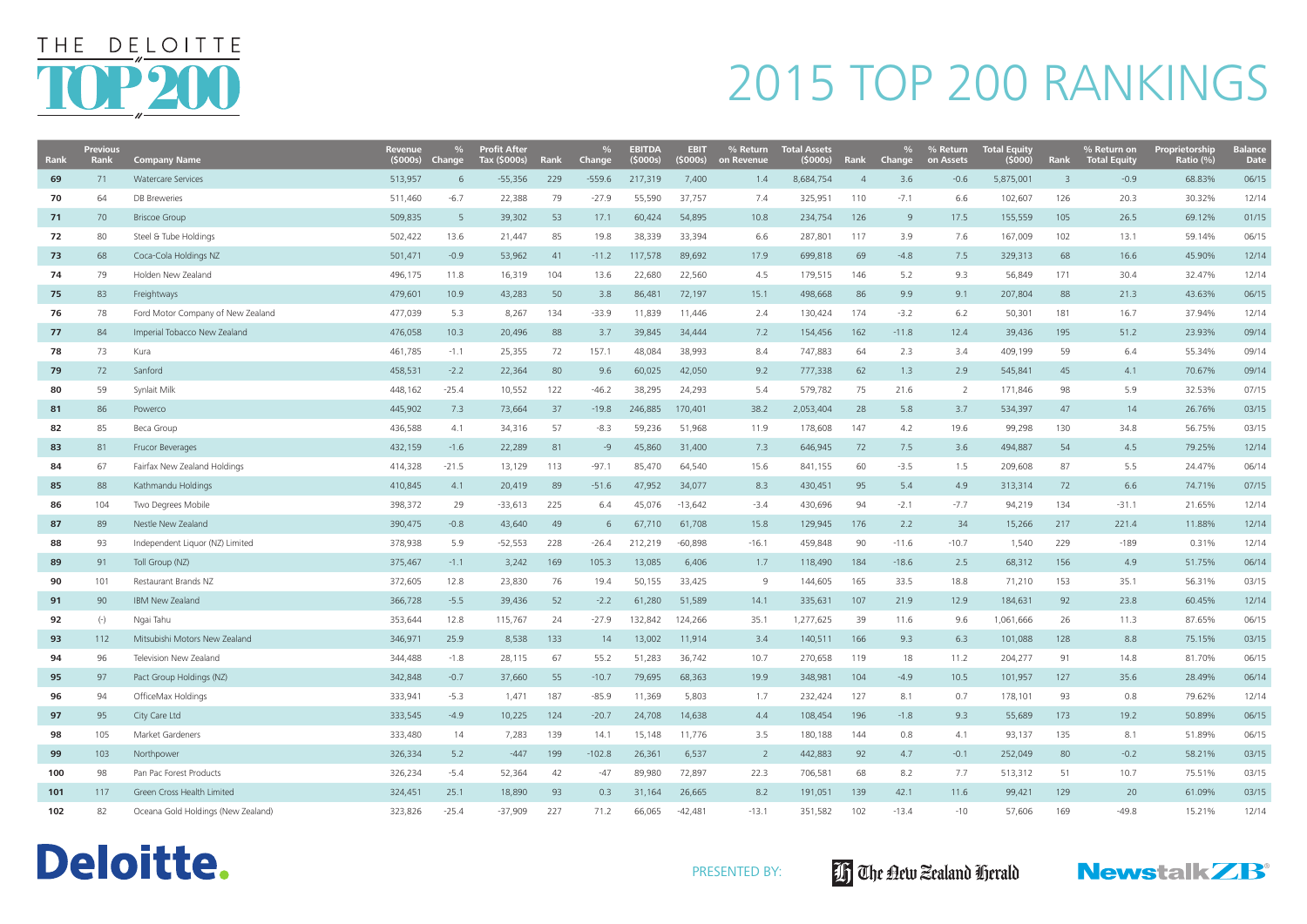| <b>Rank</b> | <b>Previous</b><br><b>Rank</b> | <b>Company Name</b>                  | Revenue<br>(5000s) | Change          | <b>Profit After</b><br>Tax (\$000s) | <b>Rank</b> | $\%$<br>Change, | <b>EBITDA</b><br>(5000s) | <b>EBIT</b><br>(5000s) | % Return<br>on Revenue | <b>Total Assets</b><br>(5000s) | Rank | Change         | % Return<br>on Assets | <b>Total Equity</b><br>(5000) | Rank | % Return on<br><b>Total Equity</b> | <b>Proprietorship</b><br>Ratio (%) | <b>Balance</b><br><b>Date</b> |
|-------------|--------------------------------|--------------------------------------|--------------------|-----------------|-------------------------------------|-------------|-----------------|--------------------------|------------------------|------------------------|--------------------------------|------|----------------|-----------------------|-------------------------------|------|------------------------------------|------------------------------------|-------------------------------|
| 103         | 100                            | DHL Holdings (New Zealand)           | 321,855            | $-3.4$          | $-5,491$                            | 208         | $-166.4$        | 126                      | $-2,990$               | $-0.9$                 | 160,510                        | 156  | $-5.5$         | $-3.3$                | 47,996                        | 186  | $-9.9$                             | 29.06%                             | 12/14                         |
| 104         | $(-)$                          | <b>Orion Corporation</b>             | 304,088            | 13.7            | 82,615                              | 32          | 63.7            | 156,807                  | 115,826                | 38.1                   | 1,083,942                      | 48   | 4.3            | 7.8                   | 759,694                       | 35   | 11.1                               | 71.55%                             | 03/15                         |
| 105         | 92                             | Kordia Group                         | 302,962            | $-18.2$         | 8,641                               | 132         | 135.5           | 40,083                   | 18,447                 | 6.1                    | 217,521                        | 133  | 1.1            | $\overline{4}$        | 80,764                        | 146  | 9.9                                | 37.34%                             | 06/14                         |
| 106         | 115                            | Fuji Xerox New Zealand               | 301,508            | 11.2            | $-2,313$                            | 205         | 88.2            | 16,700                   | 8,109                  | 2.7                    | 312,331                        | 114  | 15.6           | $-0.8$                | 14,200                        | 221  | $-15.1$                            | 4.88%                              | 03/15                         |
| 107         | 99                             | Mondelez New Zealand Investments     | 300,373            | $-12.2$         | 5,328                               | 154         | $-47.7$         | 23,982                   | 15,930                 | 5.3                    | 239,712                        | 124  | $-1.9$         | 2.2                   | 39,330                        | 196  | 14.6                               | 16.25%                             | 12/14                         |
| 108         | 106                            | Orica Investments (NZ)               | 294,912            | 0.8             | 26,009                              | 71          | 37.3            | 62,282                   | 54,698                 | 18.5                   | 259,973                        | 121  | 7.6            | 10.4                  | 172,029                       | 97   | 16.4                               | 68.58%                             | 09/14                         |
| 109         | 159                            | <b>CDC Pharmaceuticals</b>           | 293,565            | 50.8            | 161                                 | 193         | $-57.1$         | 1,710                    | 1,260                  | 0.4                    | 63,329                         | 214  | 38.3           | 0.3                   | 12,284                        | 223  | 1.5                                | 22.52%                             | 03/15                         |
| 110         | 167                            | Tetra Pak (New Zealand)              | 280,505            | 60.9            | 11,400                              | 121         | 37.3            | 17,113                   | 16,077                 | 5.7                    | 87,666                         | 201  | 15.8           | 14                    | 27,399                        | 204  | 47.1                               | 33.54%                             | 12/14                         |
| 111         | 109                            | Port of Tauranga                     | 279,661            | 1.1             | 79,148                              | 36          | 1.1             | 153,658                  | 122,483                | 43.8                   | 1,297,018                      | 38   | 12.3           | 6.5                   | 887,550                       | 29   | 9.3                                | 72.40%                             | 06/15                         |
| 112         | 114                            | Visionstream (NZ Branch)             | 277,126            | 1.2             | 21,570                              | 84          | 33.3            | 31,192                   | 28,287                 | 10.2                   | 72,363                         | 211  |                | 30                    | 48,391                        | 185  | 62.2                               | 67.20%                             | 12/14                         |
| 113         | 119                            | <b>Bupa Care Services NZ</b>         | 272,937            | 10.6            | 32,125                              | 60          | $-24.9$         | 63,852                   | 51,154                 | 18.7                   | 966,130                        | 54   | 14.2           | 3.5                   | 268,830                       | 78   | 13.1                               | 29.68%                             | 12/14                         |
| 114         | 124                            | CB Norwood Distributors              | 271,906            | 12.6            | 7,259                               | 141         | 42.6            | 14,380                   | 11,909                 | 4.4                    | 136,827                        | 168  | 9.5            | 5.5                   | 70,273                        | 154  | 10.6                               | 53.68%                             | 12/14                         |
| 115         | 129                            | The Tatua Co-operative Dairy Company | 267,676            | 15.9            | 12,478                              | 116         | 19.8            | 27,073                   | 19,825                 | 7.4                    | 179,953                        | 145  | 10.7           | 7.3                   | 71,723                        | 152  | 19.5                               | 41.88%                             | 07/14                         |
| 116         | 111                            | Allied Foods                         | 266,009            | $-3.6$          | 13,042                              | 114         | $-2.5$          | 27,374                   | 18,783                 | 7.1                    | 116,844                        | 186  | $-11.7$        | 10.5                  | 85,816                        | 142  | 14.2                               | 68.89%                             | 08/14                         |
| 117         | 130                            | Coles Group New Zealand Holdings     | 265,658            | 15.1            | 28,177                              | 66          | 43.3            | 42,095                   | 39,134                 | 14.7                   | 340,958                        | 106  | 9.4            | 8.6                   | 298,019                       | 73   | 9.9                                | 91.33%                             | 06/14                         |
| 118         | 126                            | Mazda Motors of New Zealand          | 263,977            | 13.1            | 8,047                               | 135         | 192.4           | 14,076                   | 12,449                 | 4.7                    | 80,056                         | 205  | 11             | 10.6                  | 46,811                        | 187  | 18.8                               | 61.51%                             | 03/15                         |
| 119         | 116                            | Unilever New Zealand                 | 262,247            | $-0.5$          | 5,341                               | 153         | 474.9           | 19,929                   | 9,563                  | 3.6                    | 109,894                        | 194  | $\overline{1}$ | 4.9                   | 65,907                        | 160  | 8.4                                | 60.26%                             | 12/14                         |
| 120         | 113                            | <b>Scales Corporation</b>            | 259,488            | $-5.4$          | 18,375                              | 98          | $-10.1$         | 39,424                   | 29,775                 | 11.5                   | 226,410                        | 128  | $-17$          | 7.4                   | 146,330                       | 110  | 11.4                               | 58.64%                             | 12/14                         |
| 121         | 128                            | Weyville Holdings                    | 258,173            | 10.9            | 13,648                              | 110         | 10.8            | 26,955                   | 19,267                 | 7.5                    | 218,785                        | 131  | 3.3            | 6.3                   | 176,163                       | 94   | 8                                  | 81.84%                             | 06/14                         |
| 122         | 143                            | Mercedes-Benz New Zealand            | 255,194            | 18.5            | 16,656                              | 102         | 2.4             | 29,618                   | 29,087                 | 11.4                   | 341,657                        | 105  | $-24.8$        | 4.2                   | 53,315                        | 175  | 37                                 | 13.40%                             | 12/14                         |
| 123         | 102                            | Nutricia Limited                     | 252,372            | $-20.9$         | $-1,191$                            | 203         | $-160$          | 4,919                    | 66                     | $\overline{0}$         | 126,014                        | 177  | 18.6           | $-1$                  | 8,364                         | 225  | $-13.3$                            | 7.20%                              | 12/14                         |
| 124         | 125                            | Dunedin City Holdings                | 248,292            | 3.6             | 12,952                              | 115         | 3.8             | 81,041                   | 63,867                 | 25.7                   | 1,029,435                      | 51   | $-0.5$         | 1.3                   | 175,173                       | 95   | 7.5                                | 16.98%                             | 06/15                         |
| 125         | $(-)$                          | Mediaworks NZ                        | 247,449            | N/A             | 11,989                              | 118         | N/A             | 36186                    | 25,649                 | 10.4                   | 353,854                        | 101  | N/A            | N/A                   | 206,659                       | 90   | N/A                                | 16.98%                             | 09/14                         |
| 126         | 127                            | Linde Holdings New Zealand           | 243,924            | 4.4             | 28,903                              | 64          | 0.7             | 72,975                   | 49,412                 | 20.3                   | 631,560                        | 73   | 0.7            | 4.6                   | 369,938                       | 63   | 7.8                                | 58.79%                             | 12/14                         |
| 127         | 133                            | GPC Asia Pacific (NZ) Holdings       | 243,505            | 7.5             | 9,361                               | 129         | 181.3           | 18,039                   | 14,513                 | 6                      | 190,103                        | 140  | 4.1            | 5                     | 121,592                       | 117  | 8.1                                | 65.25%                             | 12/14                         |
| 128         | 123                            | Pumpkin Patch                        | 239,709            | $-0.9$          | $-9,079$                            | 213         | $-189.3$        | 7,573                    | $-2,521$               | $-1.1$                 | 103,722                        | 197  | $-26.7$        | $-7.4$                | 28,177                        | 202  | $-25.8$                            | 22.98%                             | 07/15                         |
| 129         | 132                            | Tourism Holdings                     | 239,645            | $\overline{4}$  | 20,099                              | 91          | 80.8            | 68,000                   | 34,786                 | 14.5                   | 318,281                        | 113  | 7.7            | 6.5                   | 172,523                       | 96   | 12.1                               | 56.21%                             | 06/15                         |
| 130         | 121                            | NZPM Group                           | 238,853            | $-2.1$          | $-6,142$                            | 210         | $-349.3$        | 3,096                    | $-1,531$               | $-0.6$                 | 111,417                        | 193  | $-3.3$         | $-5.4$                | 18,305                        | 214  | $-28.3$                            | 16.15%                             | 03/15                         |
| 131         | $(-)$                          | Dimension Data NZ Ltd                | 237,127            | $5\overline{)}$ | $-320$                              | 197         | 87.4            | 5,029                    | 3,266                  | 1.4                    | 159,965                        | 157  | 9              | $-0.2$                | 7,326                         | 226  | $-4.5$                             | 4.78%                              | 09/14                         |
| 132         | 145                            | Livestock Improvement Corporation    | 233,002            | 9.5             | 13,669                              | 109         | $-24.3$         | 43,645                   | 21,735                 | 9.3                    | 301,509                        | 115  | 6.2            | 4.7                   | 218,792                       | 85   | 6.3                                | 74.76%                             | 03/15                         |
| 133         | 139                            | CablePrice (NZ)                      | 232,908            | 5.6             | 9,310                               | 130         | $-17.6$         | 15,428                   | 13,968                 | 6                      | 112,360                        | 191  | $-1.1$         | 8.2                   | 50,791                        | 179  | 19                                 | 44.94%                             | 03/15                         |
| 134         | 137                            | The New Zealand Refining Company     | 231,956            | 3.9             | 10,023                              | 126         | 302.4           | 88,635                   | 16,803                 | 7.2                    | 1,253,738                      | 40   | 17.8           | 0.9                   | 644,679                       | 40   | 1.6                                | 55.63%                             | 12/14                         |
| 135         | 140                            | Smiths City Group                    | 231,800            | 1.3             | 8,000                               | 136         | 95.1            | 16,700                   | 15,300                 | 6.6                    | 149,700                        | 164  | $-1.3$         | 5.3                   | 49,600                        | 183  | 17.3                               | 32.91%                             | 04/15                         |
| 136         | 153                            | Ryman Healthcare                     | 227,112            | 11.8            | 241,918                             |             | 24.2            | 261,149 250,382          |                        | 110.2                  | 3,312,148                      | 19   | 21.4           | 8                     | 1,101,321                     | 25   | 23.9                               | 36.46%                             | 03/15                         |









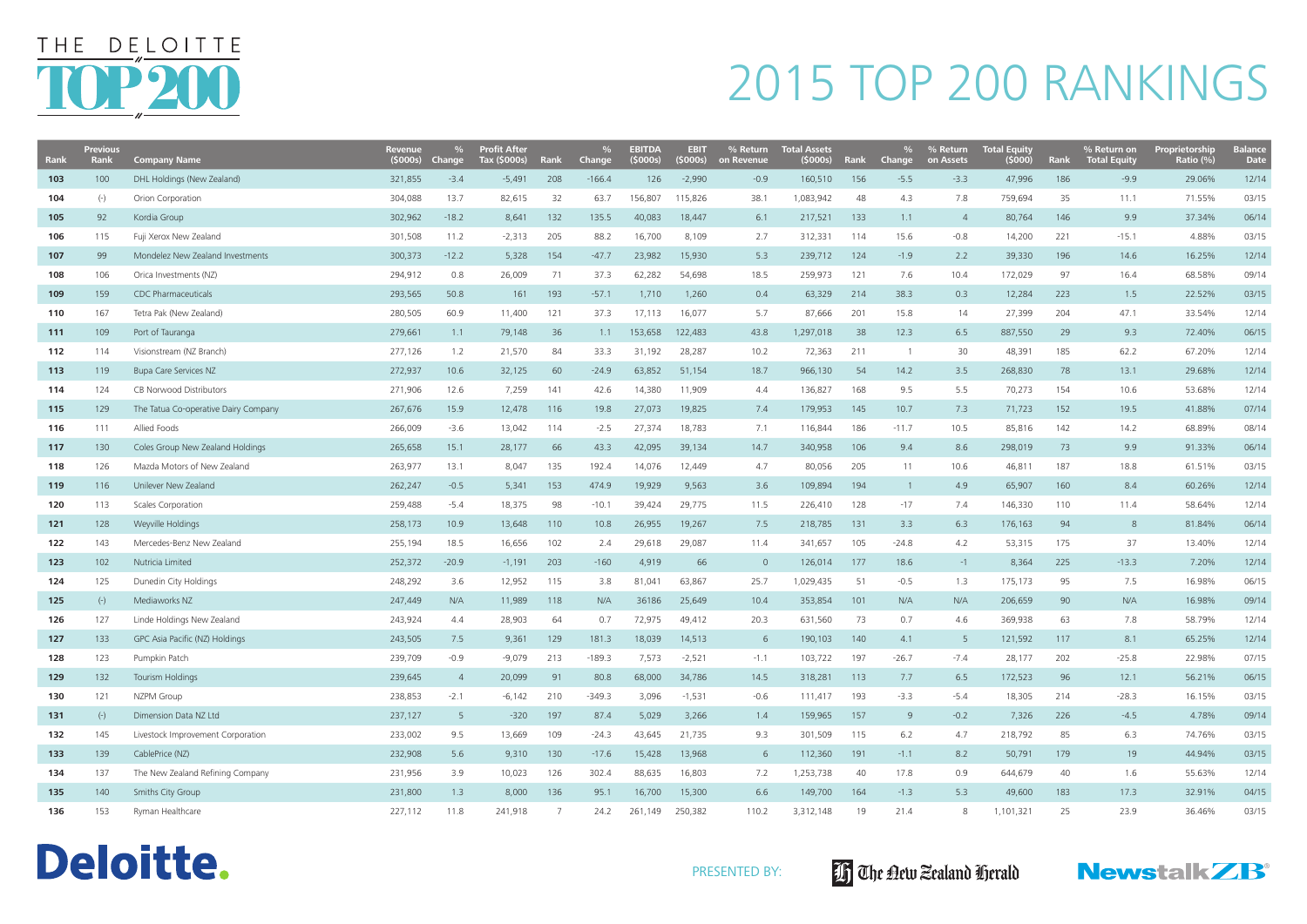| <b>Rank</b> | <b>Previous</b><br><b>Rank</b> | <b>Company Name</b>                             | <b>Revenue</b><br>(5000s) | <b>Change</b>  | <b>Profit After</b><br>Tax (\$000s) | Rank | $\%$<br><b>Change</b> | <b>EBITDA</b><br>(5000s) | <b>EBIT</b><br>(\$000s) | % Return<br>on Revenue | <b>Total Assets</b><br>(5000s) | Rank | <b>Change</b> | % Return<br>on Assets | <b>Total Equity</b><br>(5000) | Rank | $\%$ Return on<br><b>Total Equity</b> | <b>Proprietorship</b><br>Ratio (%) | <b>Balance</b><br><b>Date</b> |
|-------------|--------------------------------|-------------------------------------------------|---------------------------|----------------|-------------------------------------|------|-----------------------|--------------------------|-------------------------|------------------------|--------------------------------|------|---------------|-----------------------|-------------------------------|------|---------------------------------------|------------------------------------|-------------------------------|
| 137         | 131                            | Millstream Equities                             | 226,660                   | $-1.2$         | $-1,242$                            | 204  | 87                    | 54,884                   | 39,122                  | 17.3                   | 856,094                        | 58   | $-0.3$        | $-0.1$                | 680,918                       | 39   | $-0.2$                                | 79.41%                             | 06/14                         |
| 138         | 118                            | Landcorp Farming                                | 224,100                   | $-9.8$         | $-20,000$                           | 221  | $-136.6$              | $-13,100$                | $-13,800$               | $-6.2$                 | 1,774,700                      | 32   | 1.5           | $-1.1$                | 1,412,900                     | 18   | $-1.4$                                | 80.21%                             | 06/15                         |
| 139         | 146                            | Abano Healthcare Group                          | 223,048                   | 5.2            | 96                                  | 194  | $-98.4$               | 20,858                   | 10,754                  | 4.8                    | 221,133                        | 129  | $-1.4$        | $\overline{0}$        | 90,373                        | 136  | 0.1                                   | 40.58%                             | 05/15                         |
| 140         | 148                            | Hallenstein Glasson Holdings                    | 222,935                   | 6.6            | 17,386                              | 100  | 21.8                  | 32,370                   | 24,368                  | 10.9                   | 86,296                         | 202  | 4.6           | 20.6                  | 63,415                        | 162  | 27.5                                  | 75.12%                             | 08/15                         |
| 141         | 120                            | New Zealand Sugar Company                       | 222,301                   | $-9.1$         | 23,059                              | 78   | 0.9                   | 38,393                   | 32,365                  | 14.6                   | 155,160                        | 161  | 9.5           | 15.5                  | 120,212                       | 118  | 19.4                                  | 81.00%                             | 12/14                         |
| 142         | 150                            | Newmont Waihi Gold                              | 221,523                   | 6.6            | 48,800                              | 45   | 260                   | 102,754                  | 67,660                  | 30.5                   | 323,089                        | 111  | 19.2          | 16.4                  | 230,637                       | 82   | 23.7                                  | 77.62%                             | 12/14                         |
| 143         | 141                            | McDonald's Restaurants (New Zealand)            | 220,976                   | $\overline{2}$ | 30,752                              | 61   | 0.1                   | 72,021                   | 58,165                  | 26.3                   | 329,379                        | 109  | $-2.7$        | 9.2                   | 58,415                        | 167  | 52.7                                  | 17.49%                             | 12/14                         |
| 144         | 136                            | Ports of Auckland                               | 220,303                   | $-1.7$         | 63,188                              | 40   | $-14.6$               | 103,339                  | 82,226                  | 37.3                   | 850,128                        | 59   | 9.5           | 7.8                   | 521,318                       | 49   | 12.5                                  | 64.10%                             | 06/15                         |
| 145         | 155                            | Cavalier Corporation                            | 217,267                   | 7.2            | $-25,715$                           | 223  | $-544.1$              | $-2,477$                 | $-21,180$               | $-9.7$                 | 169,126                        | 151  | $-14.6$       | $-14$                 | 66,184                        | 159  | $-32.3$                               | 36.05%                             | 06/15                         |
| 146         | 154                            | Fernhoff                                        | 217,124                   | 7.1            | $-4,797$                            | 207  | 86.6                  | 24,405                   | $-1,469$                | $-0.7$                 | 333,036                        | 108  | 2.1           | $-1.5$                | 55,218                        | 174  | $-7.8$                                | 16.75%                             | 12/14                         |
| 147         | 122                            | Juken New Zealand                               | 216,939                   | $-10.5$        | $-36,592$                           | 226  | $-193.3$              | 6,662                    | $-49,511$               | $-22.8$                | 381,300                        | 98   | $-14.9$       | $-8.8$                | 245,471                       | 81   | $-13.7$                               | 59.21%                             | 03/15                         |
| 148         | 163                            | New Zealand Wool Services International         | 216,767                   | 17.2           | 4,395                               | 161  | 32.3                  | 10,023                   | 8,547                   | 3.9                    | 113,321                        | 190  | 15.1          | 4.2                   | 20,202                        | 213  | 23.7                                  | 19.08%                             | 06/14                         |
| 149         | 138                            | <b>Bridgestone New Zealand</b>                  | 216,401                   | $-2$           | 10,136                              | 125  | 5.9                   | 17,208                   | 14,076                  | 6.5                    | 131,303                        | 173  | $-4.5$        | 7.5                   | 96,584                        | 133  | 10.4                                  | 71.85%                             | 12/14                         |
| 150         | 135                            | Delegat's Group                                 | 211,957                   | 9.8            | 32,523                              | 59   | $-23.6$               | 67,178                   | 54,630                  | 25.8                   | 560,393                        | 77   | 20.3          | 6.3                   | 273,415                       | 77   | 12.4                                  | 53.29%                             | 06/15                         |
| 151         | 147                            | JB Hi-Fi NZ                                     | 211,478                   | 0.9            | 2,232                               | 180  | 33.9                  | 5,666                    | 3,202                   | 1.5                    | 74,307                         | 209  | $-5.4$        | 2.9                   | 55,971                        | 172  | 4.1                                   | 73.23%                             | 06/14                         |
| 152         | 160                            | Unison Networks                                 | 210,492                   | 9.7            | 27,520                              | 68   | 13.8                  | 81,852                   | 54,018                  | 25.7                   | 720,726                        | 66   | 7.1           | 3.9                   | 342,914                       | 65   | 8.2                                   | 49.22%                             | 03/15                         |
| 153         | 149                            | Kiwi Income Property Trust                      | 206,686                   | $-1$           | 115,190                             | 25   | 13.7                  | 176,429                  | 176,429                 | 85.4                   | 2,295,567                      | 24   | 2.7           | 5.1                   | 1,382,624                     | 19   | 9                                     | 61.02%                             | 03/15                         |
| 154         | 144                            | <b>ABB Limited</b>                              | 204,215                   | $-4.4$         | 23,174                              | 77   | 81.2                  | 32,481                   | 29,663                  | 14.5                   | 119,213                        | 183  | 5.3           | 19.9                  | 60,872                        | 166  | 41.7                                  | 52.37%                             | 12/14                         |
| 155         | 157                            | Skellerup Holdings                              | 204,136                   | 3.4            | 21,933                              | 83   | $-46.6$               | 38,300                   | 30,996                  | 15.2                   | 211,631                        | 134  | 14            | 11                    | 159,660                       | 103  | 14.4                                  | 80.38%                             | 06/15                         |
| 156         | 151                            | Sealed Air (New Zealand)                        | 201,522                   | $-1.9$         | 16,995                              | 101  | 297.4                 | 27,021                   | 23,917                  | 11.9                   | 210,604                        | 136  | $-25.7$       | 6.9                   | 170,135                       | 100  | 8.2                                   | 68.85%                             | 12/14                         |
| 157         | 164                            | Trade Me Group                                  | 201,115                   | 10.5           | 80,168                              | 35   | 0.1                   | 136,648                  | 121,364                 | 60.3                   | 889,212                        | 57   | 2.6           | 9.1                   | 690,831                       | 37   | 11.7                                  | 78.69%                             | 06/15                         |
| 158         | 107                            | DSE (NZ)                                        | 199,437                   | $-30.3$        | 3,682                               | 167  | 131.5                 | 11,850                   | 9,779                   | 4.9                    | 90,793                         | 200  | 3.4           | 4.1                   | 51,004                        | 178  | 7.5                                   | 57.11%                             | 06/14                         |
| 159         | 161                            | New Zealand Investment Holdings                 | 198,402                   | 5.7            | 18,425                              | 96   | 1.8                   | 36,044                   | 30,492                  | 15.4                   | 162,601                        | 155  | $-0.4$        | 11.3                  | 43,778                        | 189  | 42.2                                  | 26.87%                             | 12/14                         |
| 160         | 185                            | <b>AWF Madison Group</b>                        | 197,626                   | 32.9           | 5,416                               | 152  | 37                    | 12,729                   | 9,917                   | 5                      | 78,284                         | 206  | 1.7           | 7                     | 35,931                        | 198  | 19.1                                  | 46.29%                             | 03/15                         |
| 161         | 158                            | MARS New Zealand                                | 195,250                   | 0.1            | 21,304                              | 86   | 7.4                   | 32,821                   | 30,079                  | 15.4                   | 113,641                        | 189  | 7.4           | 19.4                  | 51,573                        | 177  | 44                                    | 47.01%                             | 12/14                         |
| 162         | 168                            | AsureQuality                                    | 190,389                   | 9.4            | 11,413                              | 120  | -9                    | 22,871                   | 15,907                  | 8.4                    | 86,032                         | 203  | 6.7           | 13.7                  | 42,303                        | 190  | 28                                    | 50.77%                             | 06/15                         |
| 163         | 162                            | Bayer New Zealand                               | 187,428                   | 0.9            | $-6,918$                            | 212  | 88                    | 7,006                    | 2,380                   | 1.3                    | 150,277                        | 163  | $-2.5$        | $-4.5$                | 24,837                        | 206  | $-36.1$                               | 16.32%                             | 12/14                         |
| 164         | 165                            | Airways Corporation of New Zealand              | 186,899                   | 3.1            | 15,102                              | 108  | 27.6                  | 43,890                   | 23,069                  | 12.3                   | 174,126                        | 148  | 7.8           | 9                     | 87,175                        | 138  | 18.4                                  | 51.95%                             | 06/15                         |
| 165         | 134                            | General Cable Holdings NZ                       | 186,065                   | $-17.7$        | $-17,381$                           | 220  | 35.8                  | $-9,024$                 | $-14,421$               | $-7.8$                 | 155,571                        | 160  | $-6.5$        | $-10.8$               | 87,317                        | 137  | $-20.5$                               | 54.23%                             | 12/14                         |
| 166         | 170                            | Wellington Electricity Distribution Network Ltd | 184,861                   | 9.4            | -937                                | 201  | 85.5                  | 87,344                   | 56,254                  | 30.4                   | 895,187                        | 56   | 2.5           | $-0.1$                | 98,767                        | 131  | $-0.9$                                | 11.17%                             | 12/14                         |
| 167         | 152                            | PMP (NZ)                                        | 184,317                   | $-9.8$         | 4,730                               | 158  | 65.4                  | 18,979                   | 10,499                  | 5.7                    | 120,585                        | 182  | $-11.8$       | 3.7                   | 77,086                        | 151  | 7.2                                   | 59.91%                             | 06/14                         |
| 168         | 176                            | <b>BMW New Zealand</b>                          | 177,236                   | 12.2           | 1,069                               | 190  | $-81.7$               | 1,979                    | 1,581                   | 0.9                    | 64,411                         | 213  | 1.5           | 1.7                   | 1,018                         | 231  | 10.4                                  | 1.59%                              | 12/14                         |
| 169         | 197                            | Aotearoa Fisheries                              | 175,262                   | 34.7           | 21,957                              | 82   | 463.5                 | 32,279                   | 28,997                  | 16.5                   | 532,223                        | 83   | 5.7           | 4.2                   | 412,714                       | 58   | 5.4                                   | 79.71%                             | 09/14                         |
| 170         | 169                            | Vitaco Health Group                             | 173,907                   | 1.8            | 4,764                               | 157  | $-68.8$               | 16,311                   | 13,116                  | 7.5                    | 210,649                        | 135  | $-1.2$        | 2.2                   | 98,151                        | 132  | 4.9                                   | 46.31%                             | 03/15                         |









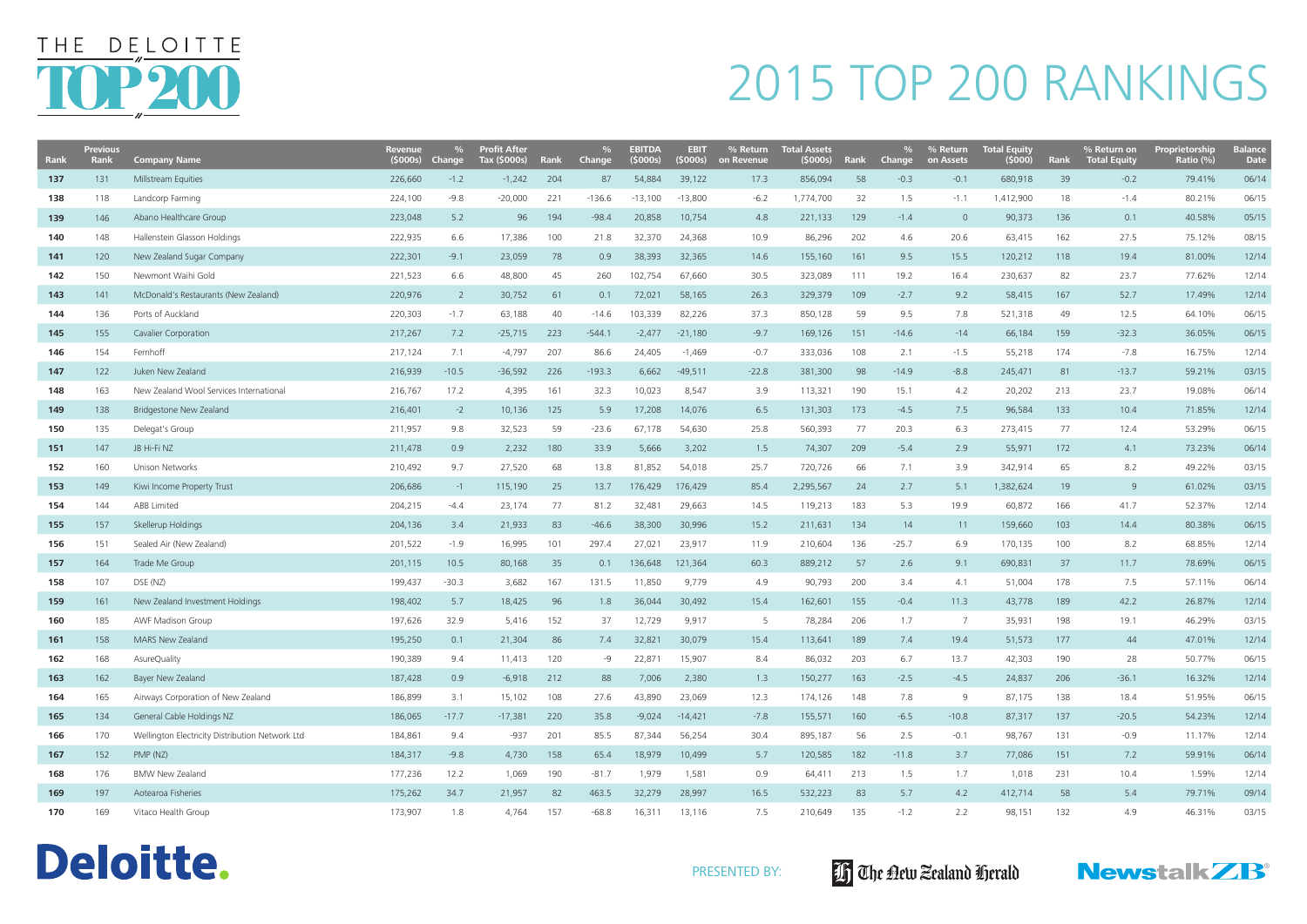| Rank | <b>Previous</b><br><b>Rank</b> | <b>Company Name</b>                                | Revenue<br>(5000s) | Change  | <b>Profit After</b><br>Tax (\$000s) | Rank | <b>Change</b> | EBITDA<br>(S000s) | <b>EBIT</b><br>(5000s) | % Return<br>on Revenue | <b>Total Assets</b><br>(\$000s) | Rank | <b>Change</b> | % Return<br>on Assets | <b>Total Equity</b><br>(\$000) | Rank | $\%$ Return on<br><b>Total Equity</b> | Proprietorship<br>Ratio $(\% )$ | <b>Balance</b><br><b>Date</b> |
|------|--------------------------------|----------------------------------------------------|--------------------|---------|-------------------------------------|------|---------------|-------------------|------------------------|------------------------|---------------------------------|------|---------------|-----------------------|--------------------------------|------|---------------------------------------|---------------------------------|-------------------------------|
| 171  | 172                            | Goodman Property Trust                             | 173,100            | 3.6     | 179,700                             | 11   | 34            | 195,600           | 195,600                | 113                    | 2,177,600                       | 27   | 2.8           | 8.4                   | 1,376,700                      | 20   | 13.6                                  | 64.09%                          | 03/15                         |
| 172  | 178                            | Orion Health Group                                 | 170,831            | 8.6     | $-60,815$                           | 230  | $-5,248.70$   | $-44,995$         | $-50,343$              | $-29.5$                | 201,291                         | 137  | 84.3          | $-39.2$               | 112,782                        | 122  | $-85.7$                               | 72.64%                          | 03/15                         |
| 173  | 173                            | Precinct Properties NZ                             | 170,700            | 3.1     | 122,400                             | 23   | 4.4           | 162,700           | 162,700                | 95.3                   | 1,753,200                       | 33   | 0.3           | 7                     | 1,338,300                      | 22   | 10 <sup>°</sup>                       | 76.46%                          | 06/15                         |
| 174  | 171                            | Fujitsu New Zealand                                | 169,559            | 1.2     | 5,152                               | 156  | $-13.1$       | 9,174             | 7,274                  | 4.3                    | 51,111                          | 220  | $-0.3$        | 10.1                  | 21,176                         | 211  | 22.8                                  | 41.38%                          | 03/15                         |
| 175  | 190                            | Suzuki New Zealand                                 | 165,375            | 21.3    | 2,989                               | 175  | 102.4         | 4,503             | 4,264                  | 2.6                    | 52,171                          | 218  | $-7.8$        | 5.5                   | 40,572                         | 193  | 7.7                                   | 74.59%                          | 03/15                         |
| 176  | 156                            | Alcatel-Lucent New Zealand                         | 162,957            | -18     | 6,748                               | 143  | $-27.8$       | 11,960            | 10,621                 | 6.5                    | 125,427                         | 178  | $-4.9$        | 5.2                   | 27,884                         | 203  | 27.5                                  | 21.67%                          | 12/14                         |
| 177  | 181                            | Avon Pacific Holdings                              | 160,691            | 3.3     | 5,429                               | 151  | $-49.7$       | 13,100            | 8,997                  | 5.6                    | 111,594                         | 192  | $-1.4$        | 4.8                   | 63,420                         | 161  | 7                                     | 56.43%                          | 06/14                         |
| 178  | 177                            | Honda New Zealand                                  | 160,283            | 1.6     | 2,314                               | 179  | 136.1         | 16,890            | 5,956                  | 3.7                    | 164,366                         | 153  | $-5.2$        | 1.4                   | 87,003                         | 139  | 2.7                                   | 51.52%                          | 03/15                         |
| 179  | 174                            | <b>ITW New Zealand</b>                             | 159,043            | $-0.6$  | 26,306                              | 69   | $-14.5$       | 46,810            | 41,738                 | 26.2                   | 158,716                         | 158  | $-30.5$       | 13.6                  | 140,697                        | 113  | 20.7                                  | 72.67%                          | 12/14                         |
| 180  | 188                            | Siemens (NZ)                                       | 157,164            | 11.5    | 3,151                               | 173  | $-30.5$       | 5,393             | 4,320                  | 2.7                    | 75,778                          | 208  | $-39.8$       | 3.1                   | 28,305                         | 201  | 5.6                                   | 28.07%                          | 09/14                         |
| 181  | 186                            | Cerebos Gregg's Limited                            | 156,075            | 6.3     | 9,825                               | 127  | $-10.3$       | 14,177            | 9,986                  | 6.4                    | 130,380                         | 175  | 13.3          | 8                     | 86,580                         | 140  | 11.4                                  | 70.55%                          | 12/14                         |
| 182  | 179                            | Compass Group New Zealand                          | 154,670            | $-1.2$  | 3,354                               | 168  | 26.1          | 7,408             | 4,743                  | 3.1                    | 52,089                          | 219  | 2.7           | 6.5                   | 25,827                         | 205  | 13.9                                  | 50.24%                          | 09/14                         |
| 183  | 175                            | AgResearch                                         | 154,451            | $-3.4$  | $-113$                              | 196  | $-105.6$      | 11,149            | 307                    | 0.2                    | 270,335                         | 120  | 3.2           | $\overline{0}$        | 226,500                        | 83   | $-0.1$                                | 85.10%                          | 06/15                         |
| 184  | 198                            | Christchurch International Airport                 | 154,184            | 19      | 39,274                              | -54  | 150.2         | 106,572           | 71,604                 | 46.4                   | 1,212,795                       | -41  | 3.1           | 3.3                   | 766,766                        | 33   | 5.2                                   | 64.18%                          | 06/15                         |
| 185  | 209                            | Comvita                                            | 154,002            | 32.7    | 10,244                              | 123  | 34.5          | 18,707            | 17,449                 | 11.3                   | 199,722                         | 138  | 34.3          | 5.9                   | 118,679                        | 121  | 9.7                                   | 68.11%                          | 03/15                         |
| 186  | 195                            | Tru-Test Corporation                               | 150,517            | 13.5    | 4,225                               | 163  | 93.9          | 17,722            | 9,886                  | 6.6                    | 134,201                         | 171  | $-1.2$        | 3.1                   | 28,713                         | 200  | 14.1                                  | 21.27%                          | 03/15                         |
| 187  | 199                            | <b>NDA Group</b>                                   | 146,561            | 14.8    | 4,044                               | 165  | 25.6          | 9,856             | 7,946                  | 5.4                    | 188,819                         | 142  | 0.9           | 2.2                   | 78,186                         | 150  | 5.4                                   | 41.59%                          | 12/14                         |
| 188  | 187                            | Norske Skog Tasman                                 | 145,494            | 2       | 2,981                               | 176  | 103.6         | 22,839            | 11,892                 | 8.2                    | 173,725                         | 149  | $-9.8$        | 1.6                   | 62,334                         | 164  | 4.9                                   | 34.04%                          | 12/14                         |
| 189  | $(-)$                          | Schneider Electric (NZ)                            | 142,289            | 2.1     | 2,889                               | 177  | $-51.5$       | 5,906             | 4,961                  | 3.5                    | 123,704                         | 181  | 0.9           | 2.3                   | 83,645                         | 144  | 3.5                                   | 67.93%                          | 12/14                         |
| 190  | 194                            | Flight Centre (NZ)                                 | 141,654            | 6.7     | 7,769                               | 137  | 1.8           | 15,639            | 12,764                 | 9                      | 165,485                         | 152  | 3.8           | 4.8                   | 70,158                         | 155  | 11.7                                  | 43.18%                          | 06/15                         |
| 191  | 193                            | New Zealand Radio Network                          | 139,343            | 4.5     | 13,426                              | 111  | 5.4           | 25,538            | 18,767                 | 13.5                   | 189,502                         | 141  | 7.7           | 7.3                   | 167,827                        | 101  | 8.2                                   | 91.85%                          | 12/14                         |
| 192  | 228                            | <b>BCS Group</b>                                   | 139,171            | 66.4    | 4,653                               | 159  | 62            | 6,904             | 6,144                  | 4.4                    | 50,626                          | 221  | 26.3          | 10.3                  | 14,957                         | 218  | 34.7                                  | 32.97%                          | 06/14                         |
| 193  | 192                            | CDL Hotels Holdings New Zealand                    | 139,096            | 4.2     | 24,393                              | 74   | $-25$         | 45,585            | 36,534                 | 26.3                   | 777,493                         | 61   | 4.6           | 3.2                   | 641,707                        | 41   | 3.9                                   | 84.40%                          | 12/14                         |
| 194  | 182                            | Rakon                                              | 136,960            | $-11.7$ | 3,190                               | 170  | 103.8         | 10,758            | 2,820                  | 2.1                    | 124,854                         | 180  | $-2.8$        | 2.5                   | 79,409                         | 147  | 4                                     | 62.71%                          | 03/15                         |
| 195  | 229                            | Xero Ltd                                           | 134,932            | 75.4    | $-69,534$                           | 231  | $-95.6$       | $-49,466$         | $-67,456$              | $-50$                  | 378,398                         | 99   | 39.2          | $-21.4$               | 345,653                        | 64   | $-23.2$                               | 106.32%                         | 03/15                         |
| 196  | 189                            | Avis Rent A Car                                    | 134,457            | $-3.7$  | 11,452                              | 119  | $-7.8$        | 34,401            | 19,978                 | 14.9                   | 135,824                         | 169  | 1.8           | 8.5                   | 34,947                         | 199  | 39.2                                  | 25.96%                          | 12/14                         |
| 197  | 203                            | Johnson & Johnson (New Zealand)                    | 133,448            | 10.5    | 6,183                               | 146  | $-1.7$        | 12,325            | 8,653                  | 6.5                    | 117,157                         | 185  | 1.9           | 5.3                   | 86,328                         | 141  | 7.3                                   | 74.37%                          | 12/14                         |
| 198  | 196                            | Kimbyr Investments                                 | 132,089            | $-0.1$  | 5,565                               | 150  | 38.8          | 11,048            | 8,447                  | 6.4                    | 74,116                          | 210  | 7.3           | 7.8                   | 44,034                         | 188  | 13.5                                  | 61.51%                          | 07/14                         |
| 199  | 191                            | Pepsico New Zealand Holdings                       | 128,855            | $-3.6$  | $-4,312$                            | 206  | $-500.4$      | 9,763             | 1,396                  | 1.1                    | 318,440                         | 112  | 1.2           | $-1.4$                | 85,020                         | 143  | $-5.2$                                | 26.85%                          | 12/14                         |
| 200  | 201                            | National Institute of Water & Atmospheric Research | 126,622            | 2.4     | 5,755                               | 148  | 9             | 22,420            | 8,042                  | 6.4                    | 135,185                         | 170  | $-2.3$        | 4.2                   | 105,402                        | 125  | 5.5                                   | 77.07%                          | 06/15                         |